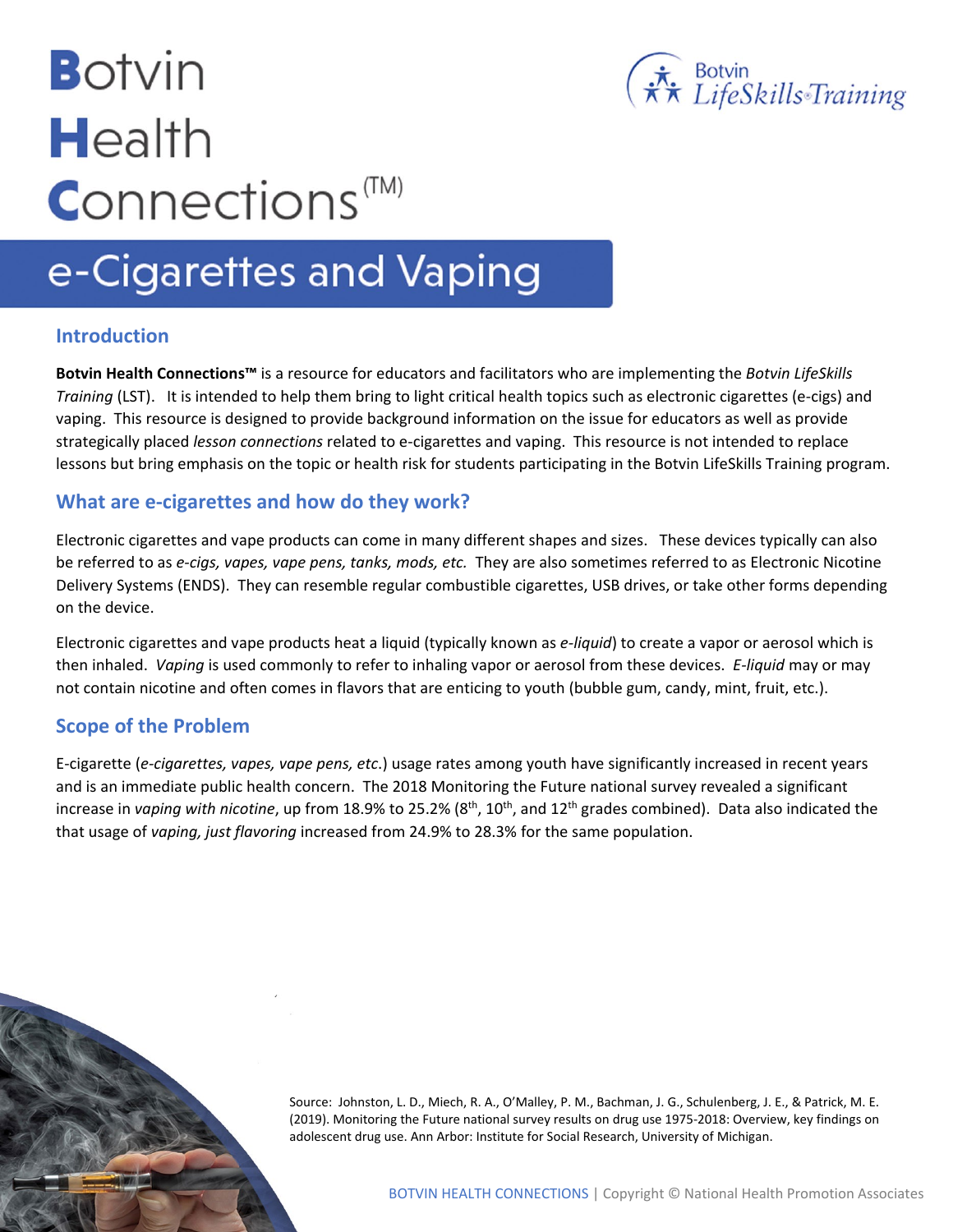## **Scope of the Problem (cont.)**

Recent survey data shows that e-cigarette use among youth has increased at an unprecedented rate. While most youth still choose not to smoke or vape, increases in usage raises serious health concerns for the future. The 2018 Monitoring the Future Survey reported lifetime (ever) use rates were significantly higher among  $8<sup>th</sup>$ , 10<sup>th</sup>, and 12<sup>th</sup> grade students<sup>(1)</sup>.

*The increase in "just flavoring" is alarming and may lead to an increase in "vaping with nicotine" and "cigarette smoking". Concentrations of nicotine in e-liquids can vary greatly. Connecting the health risks to the skills in LST can help build resilience and relevance for students.* 



| 2018 Lifetime Use (8th, 10th, 12th grades combined) |       |
|-----------------------------------------------------|-------|
| Alcohol                                             | 41.2% |
| Marijuana/Hashish                                   | 29.7% |
| <b>Vaping Just Flavoring</b>                        | 28.3% |
| <b>Vaping Nicotine</b>                              | 25.2% |
| Cigarettes                                          | 16.1% |

In 2018, Alcohol was the most common substance abused (lifetime use) among  $8<sup>th</sup>$ , 10<sup>th</sup>, and 12<sup>th</sup> grade students combined, (41.2%), followed by Any Vaping (33.4%), Marijuana/Hashish (29.7%). The combination of all 'smoking' is of serious concern and indicates the importance of addressing all forms of use, especially products containing nicotine.

#### Do you disapprove of people who...



*Peer disapproval and perception of harm are important indicators. In recent surveys, perception of harm can be lower than other substances, including alcohol.*

#### Source:

(1) Johnston, L. D., Miech, R. A., O'Malley, P. M., Bachman, J. G., Schulenberg, J. E., & Patrick, M. E. (2019). Monitoring the Future national survey results on drug use 1975-2018: Overview, key findings on adolescent drug use. Ann Arbor: Institute for Social Research, University of Michigan.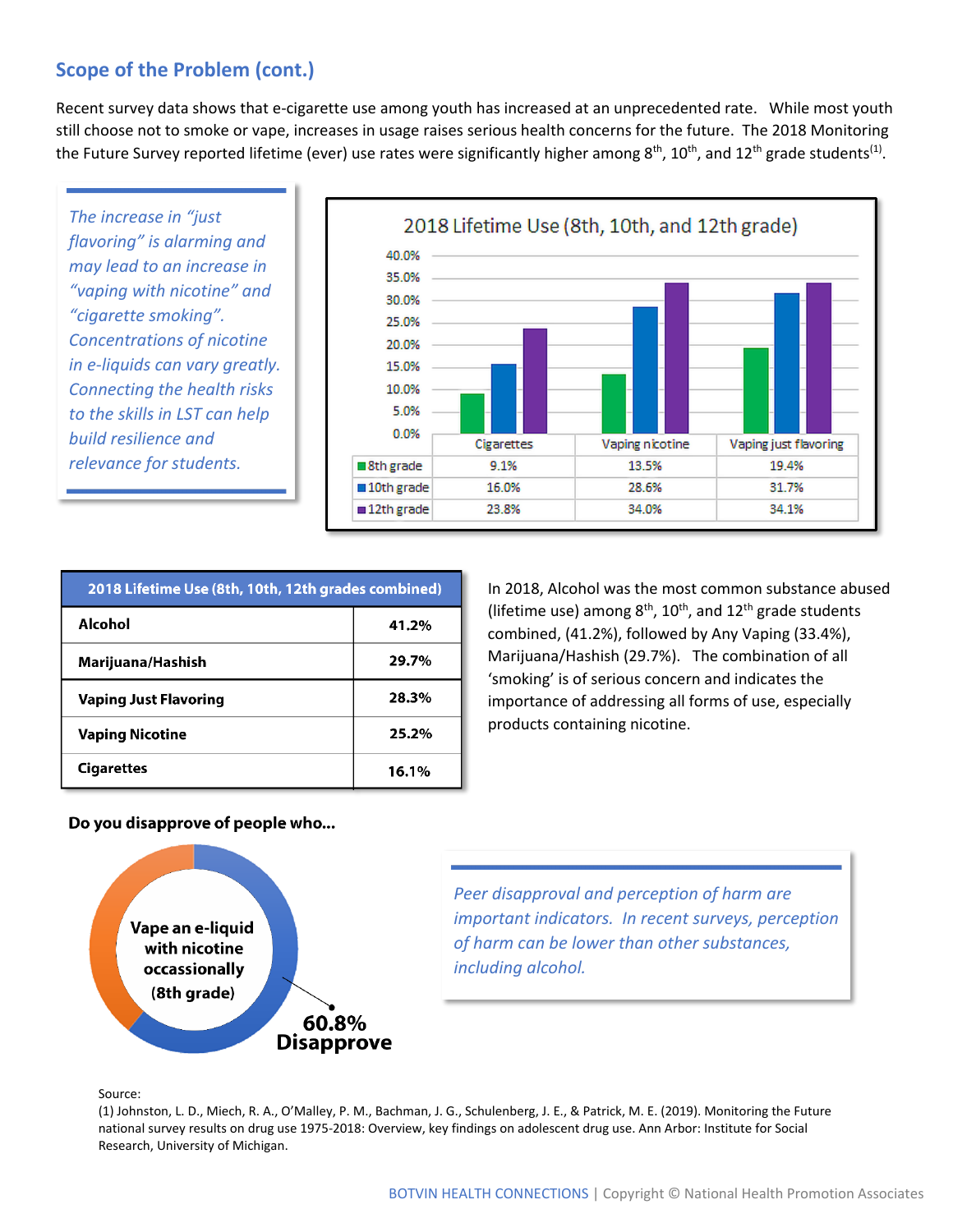#### **Why do kids choose to use e-cigarettes or vape?**

There are numerous reasons why youth choose to engage in using e-cigarette use or vaping. Peer use is a significant risk factor for a variety of health risks and substance abuse; however, e-cigarette and vaping products and marketing tactics used to promote e-cigarettes and vaping; especially flavored e-liquid poses a unique threat to youth. The surge in flavored e-liquid which are appealing to youth not only fuel the misperception of reduced harm, but may also be packed to mimic many mainstream food-safe products $<sup>(1)</sup>$ .</sup>



*Raising awareness of the harmful chemicals in eliquids is essential as well as teaching skills and technique to analyze media messages and advertisements.*

Source: Tsai J, Walton K, Coleman BN, et al. Reasons for Electronic Cigarette Use Among Middle and High School Students - National Youth Tobacco Survey, United States, 2016. MMWR Morb Mortal Wkly Rep 2018;67:196-200. DOI: http://dx.doi.org/10.15585/mmwr.mm6706a5.

#### **What chemicals are in e-cigarettes (e-liquid)?**

The harmful effects of combustible cigarettes are well documented. However, the ingredients in *e-liquids* can vary by brand and type. The addictive ingredient, **nicotine** raises serious concern as some *e-liquid* products can contain as much nicotine as a pack of cigarettes. *E-liquids* promoted as "nicotine-free" or "just flavoring" can be misleading. There may be traces of nicotine in these products as well as other harmful chemicals and metals. The list of chemicals in ecigarettes varies; however, commonly included chemicals include propylene glycol, glycerin, formaldehyde, etc. Below are some reported ingredients contained in e-liquid and its use in consumer, commercial, and/or industrial applications<sup>(2)</sup>.

| <b>Chemicals considered safe</b>                                                                                                                      | <b>Propylene</b><br><b>Glycol</b>                                                   | <b>Glycerin</b>                                                                       | <b>Formaldehyde</b>                                                                    |
|-------------------------------------------------------------------------------------------------------------------------------------------------------|-------------------------------------------------------------------------------------|---------------------------------------------------------------------------------------|----------------------------------------------------------------------------------------|
| for consumption or use by<br>consumers in their current<br>form may have short and<br>long-term health<br>consequences when<br>vaporized and inhaled. | <b>Deodorant</b><br><b>Soap products</b><br><b>Toothpaste</b><br><b>House paint</b> | <b>Aerosol</b><br>disinfectant<br><b>Weed control</b><br><b>Acne medicine</b><br>Soap | <b>Cosmetics</b><br><b>Glue</b><br><b>Rug/Upholstry</b><br>cleaner<br><b>Body wash</b> |

#### Sources:

(1[\) FTC, FDA Take Action Against Companies Marketing E-liquids That Resemble Children's Juice Boxes, Candies, and Cookies;](https://www.ftc.gov/news-events/press-releases/2018/05/ftc-fda-take-action-against-companies-marketing-e-liquids) May 2018 (2[\) U S. Department of Health and Human Services. Household products database.](https://hpd.nlm.nih.gov/cgi-bin/household/list?tbl=TblChemicals&alpha=A)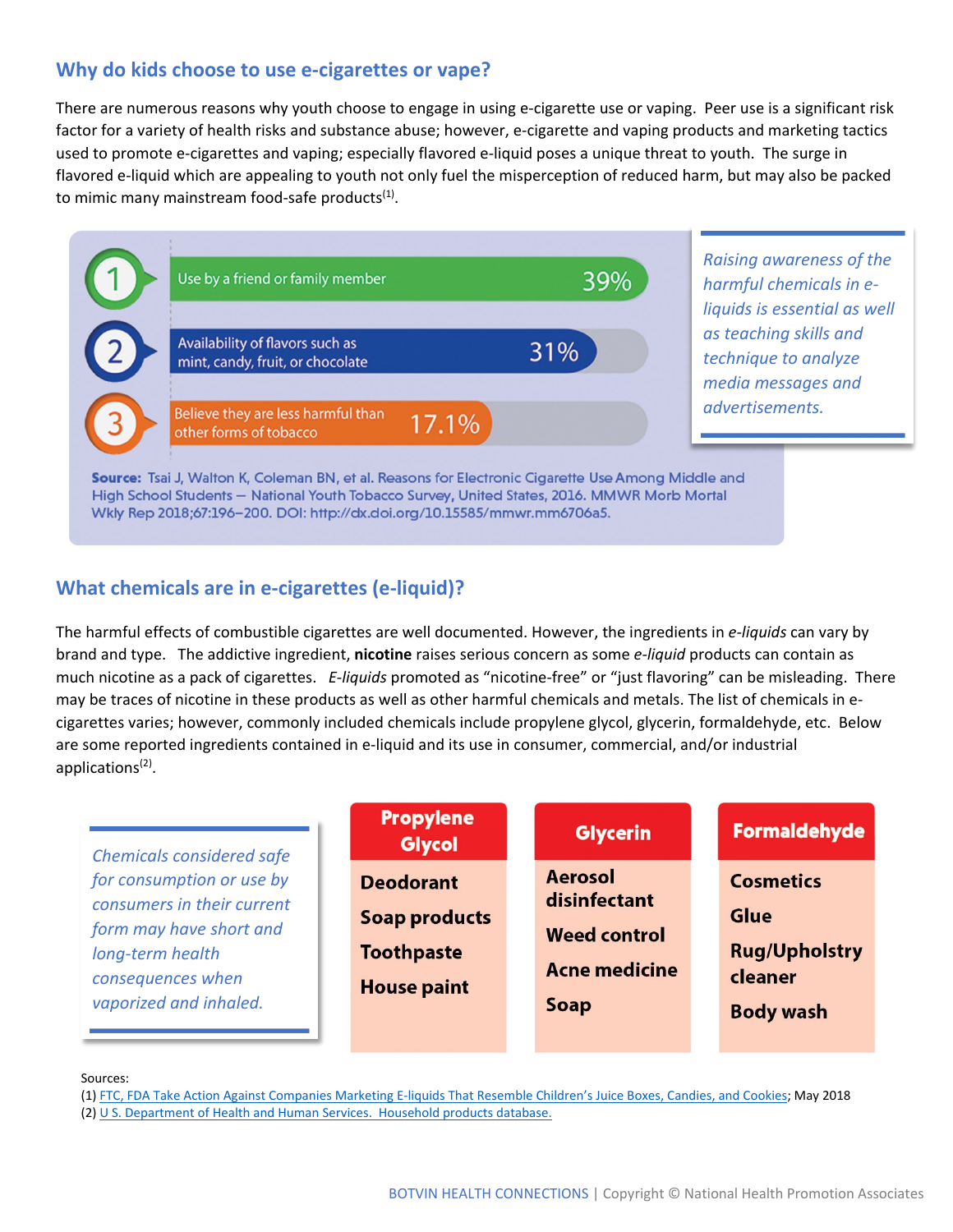## **Botvin Health Connections™: Electronic Cigarettes and Vaping**

**Botvin** Health  $$ 



# e-Cigarettes and Vaping

*The evidence supporting the Botvin LifeSkills (LST) program's effectiveness at reducing youth smoking is supported by more than 35 published studies. Significant reductions in smoking have been demonstrated at all levels: LST Elementary (up to 66%), LST Middle School (up to 87%) and the LST High School program has been proven to reduce general substance abuse by more than 50%.* 

*Botvin Health Connections: E‐cigarettes and Vaping* provides practical options for how to incorporate e‐cigarette and vaping content within strategically identified LST lessons. E‐cigarette use among youth has reached epidemic levels; smoking and other tobacco product usage remain serious health concerns. Therefore, it is imperative that we continue to address all smoking—both electronic and combustible‐‐as early as possible.

*Botvin Health Connections: E‐cigarettes and Vaping* **is easy to integrate within your LST lessons.** 

#### **Implementation Tips**

The following recommendations will help you implement Botvin Health Connections: E‐cigarettes and Vaping into your existing LST lessons.

- Review the current lessons in your LST Teacher's Manual.
- Review the Connections provided for the LST levels or lesson(s) you will teach.
- Integrate the Connections. You may choose to integrate some or all of the recommended options for the target lesson(s).

If you have any questions about the use of this resource, please contact us at **Istinfo@nhpamail.com**; to facilitate your request, put "Botvin Health Connections" in the subject field.

**NOTE:** The layout of the pages allows you to print a copy, use a 3‐hole punch, and place it in your LST Teacher's Manual.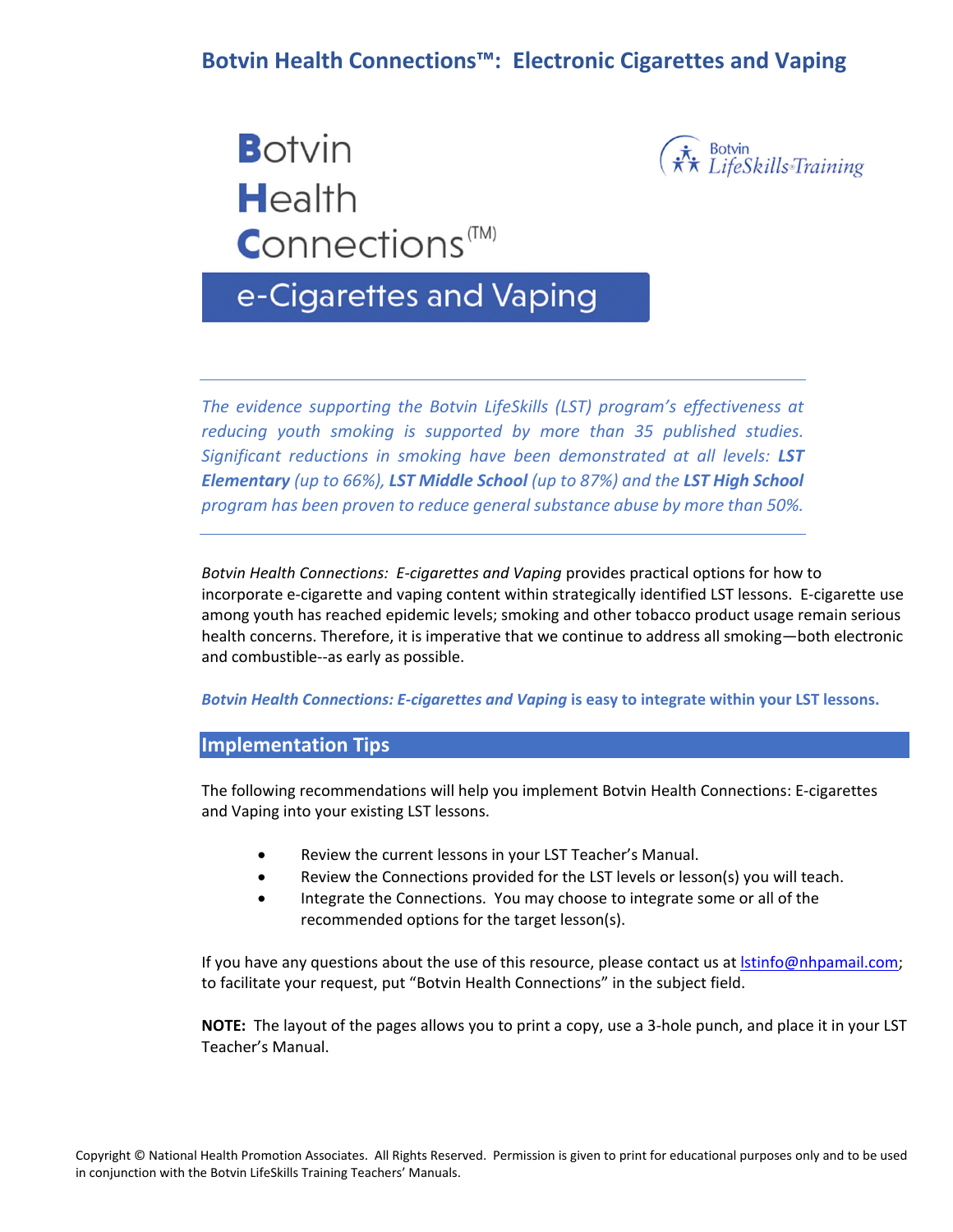

# *Botvin LifeSkills Training* **(LST) Elementary Level 1**

| <b>Lesson</b>              | <b>Connections</b>                                                  |
|----------------------------|---------------------------------------------------------------------|
| <b>Making Decisions</b>    | <b>Group Decision Making Practice</b>                               |
|                            | Student Guide p. 10, Worksheet 4                                    |
|                            | Teacher's Manual pp. 4-6 to 4-7                                     |
|                            | Create 1 -2 scenarios related to smoking, e-cigarettes, or          |
|                            | vaping to use along with the ones provided on p. 4-9.               |
| <b>Smoking Information</b> | To Smoke or Not to Smoke                                            |
|                            | Student Guide p. 14, Worksheet 6                                    |
|                            | Teacher's Manual pp. 5-5 to 5-6                                     |
|                            | Change the heading of the activity:                                 |
|                            | To Smoke/Vape; To Not Smoke or Vape. Follow the                     |
|                            | instructions in the Teacher's Manual but allow participants         |
|                            | to explore reasons people choose to smoke/vape or choose            |
|                            | not to smoke/vape. Many of the responses are similar for            |
|                            | both smoking and vaping.                                            |
|                            | Adapt your discussion questions accordingly.                        |
|                            | Point to Make:                                                      |
|                            | (In addition to the one provided in the Teacher's Manual on p. 5-6) |
|                            | Smoking of any kind is harmful to your health, both short-          |
|                            | term and long-term.                                                 |
| <b>Advertising</b>         | <b>Create a Counter-Advertisement</b>                               |
|                            | Student Guide p. 18, Worksheet 9                                    |
|                            | Teacher Manual p. 6-5                                               |
|                            | Identify appropriate ads for students to use for their              |
|                            | counter-advertisement. A combination of cigarette ads               |
|                            | (even vintage) and e-cigarette/vaping ads will work well.           |
|                            | <b>INTERNET SEARCH TIP: Search for high-resolution tobacco</b>      |
|                            | ads, high-resolution e-cigarette ads, and/or high-resolution        |
|                            | vaping ads for the highest quality.                                 |
| <b>Assertiveness</b>       | <b>Practice Saying "No"</b>                                         |
|                            | Teacher's Manual pp. 10.5 and 10.6                                  |
|                            | Provide a practice scenario that includes vaping--either            |
|                            | flavored or nicotine vape--and cigarettes.                          |
|                            |                                                                     |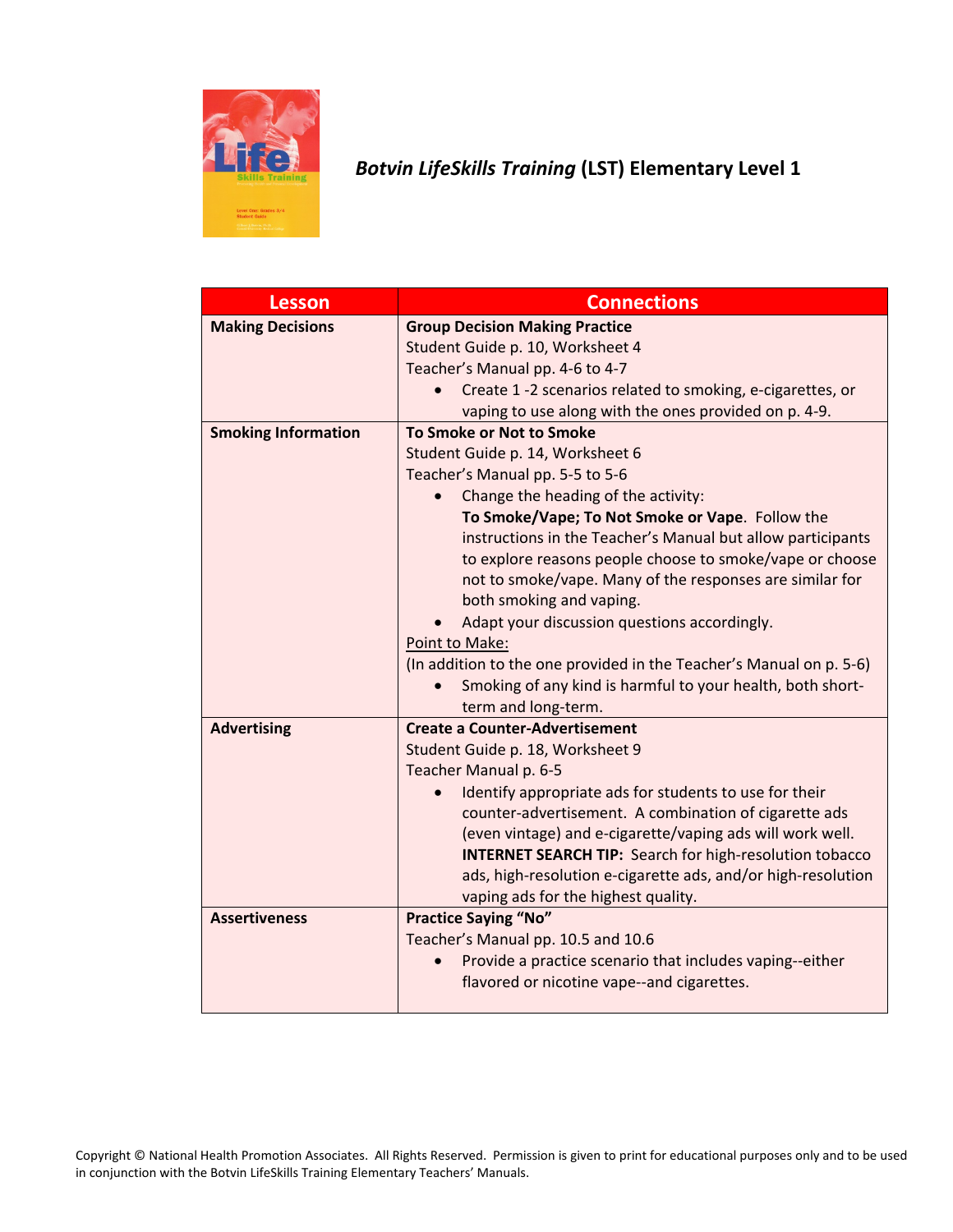

# *Botvin LifeSkills Training* **(LST) Elementary Level 2**

| <b>Lesson</b>              | <b>Connections</b>                                                   |
|----------------------------|----------------------------------------------------------------------|
| <b>Smoking Information</b> | <b>Effects of Smoking</b>                                            |
|                            | Teacher's Manual p. 5-4                                              |
|                            | Point to Make:                                                       |
|                            | (In addition to the one provided in the Teacher's Manual on p. 5-4)  |
|                            | E-cigarettes or vape products also contain harmful                   |
|                            | chemicals. There is no such thing as a healthy cigarette, e-         |
|                            | cigarette, or vape product.                                          |
|                            | <b>Smoking Information Journal Topic</b>                             |
|                            | Student Guide p. 16, Worksheet 7                                     |
|                            | You may leave it as smoking since there are many laws                |
|                            | related to smoking in public and it is not socially acceptable,      |
|                            | or you can change the situation to be vaping; or you can             |
|                            | assign some students to each topic, so both are highlighted.         |
| <b>Advertising</b>         | <b>Advertising Techniques</b>                                        |
|                            | Teacher's Manual p. 6-5                                              |
|                            | Point to Make:                                                       |
|                            | (In addition to the one provided in the Teacher's Manual on p. 5-6)  |
|                            | You could amend the current point to make to include                 |
|                            | vaping.                                                              |
|                            | <b>Analyze the Advertisement</b>                                     |
|                            | Student Guide p. 18                                                  |
|                            | Teacher's Manual pp. 6-5 and 6-6                                     |
|                            | Identify appropriate ads for students to use for their               |
|                            | advertisement analysis. A combination of the mock                    |
|                            | cigarette ads, real cigarette ads (recent or vintage), and e-        |
|                            | cigarette/vaping ads will work well.                                 |
|                            | <b>INTERNET SEARCH TIP:</b> Search for high-resolution tobacco       |
|                            | ads, high-resolution e-cigarette ads, and/or high-resolution         |
|                            | vaping ads for the highest quality.                                  |
| <b>Assertiveness</b>       | <b>Practice Using I-Messages</b>                                     |
|                            | Teacher's Manual pp. 10.5 and 10.6                                   |
|                            | Provide a practice scenario that includes vaping--either flavored or |
|                            | nicotine vape--and cigarettes.                                       |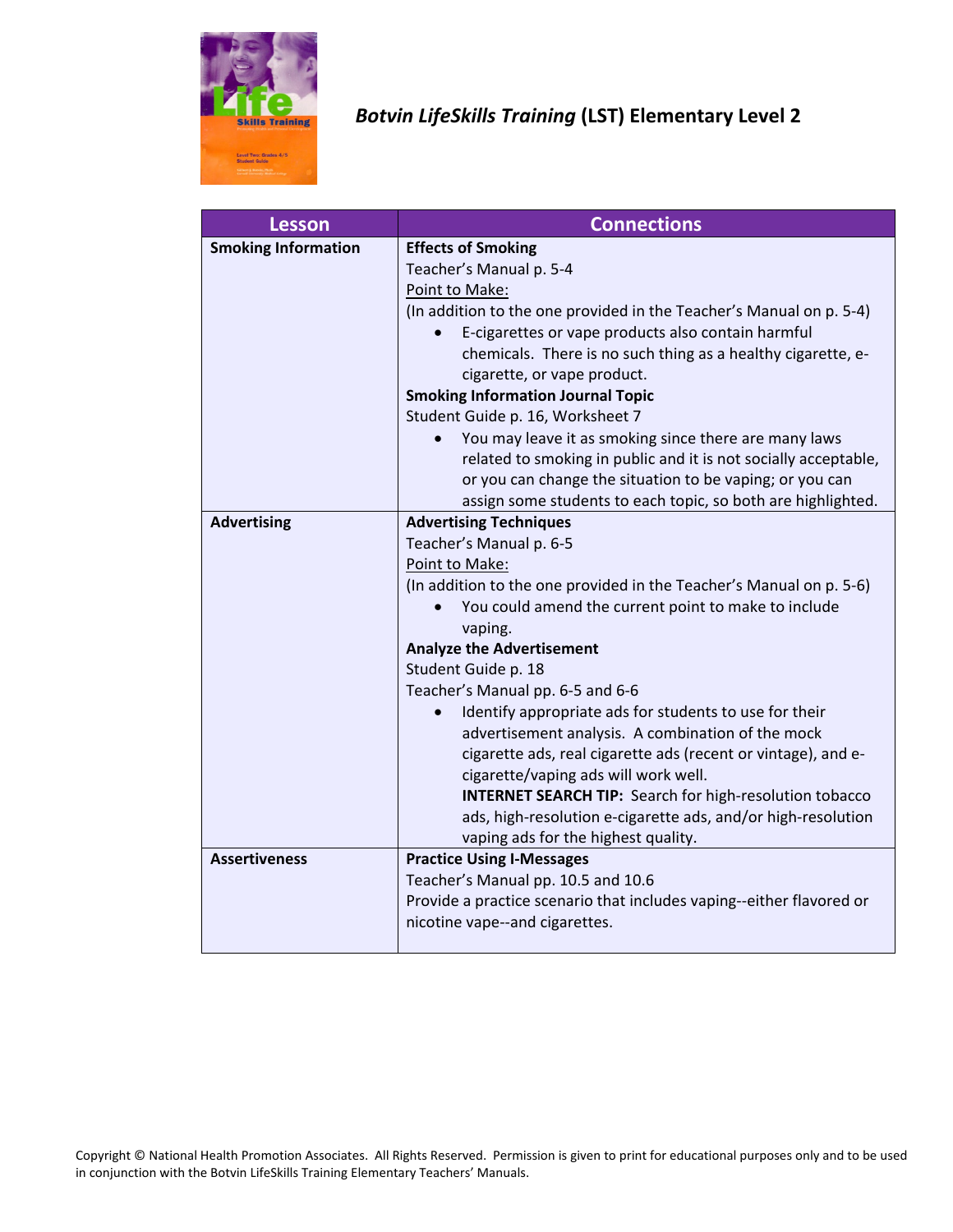

## *Botvin LifeSkills Training* **(LST) Elementary Level 3**

| <b>Lesson</b>              | <b>Connections</b>                                                       |
|----------------------------|--------------------------------------------------------------------------|
| <b>Decision-Making</b>     | <b>Decision-Making Situations Related to Tobacco</b>                     |
|                            | Student Guide p. 10, Worksheet 4                                         |
|                            | Teacher's Manual p. 4-5 and 4.8                                          |
|                            | Decision Making Scenario Cards (Sample scenario cards are                |
|                            | provided on the last page of this resource.)                             |
| <b>Smoking Information</b> | <b>Tobacco Demonstration #1</b>                                          |
|                            | Teacher's Manual pp. 5-4 and 5-5                                         |
|                            | Add e-cigarettes and vaping to discussion of the tobacco<br>1.           |
|                            | legislation. Ask students to identify tobacco products as                |
|                            | well as e-cigarette and vape products.                                   |
|                            | Point to Make:                                                           |
|                            | (In addition to the one provided in the Teacher's Manual on p.<br>$5-5)$ |
|                            | E-cigarettes and vape products contain e-liquid. Users                   |
|                            | inhale all the chemicals in the liquid without a filter.                 |
|                            | <b>Tobacco Demonstration #2</b>                                          |
|                            | Teacher's Manual pp. 5-6 and 5-7                                         |
|                            | Points to Make:                                                          |
|                            | (In addition to those provided in the Teacher's Manual on                |
|                            | $p. 5-6)$                                                                |
|                            | Many e-cigarettes and vape products contain nicotine, and                |
|                            | in some cases, they contain more nicotine than cigarettes.               |
|                            | <b>Social Acceptance of Smoking</b>                                      |
|                            | Student Guide p. 14, Worksheet 6                                         |
|                            | Teacher's Manual p. 5-7                                                  |
|                            | 1. Explain to the class that fewer and fewer adults and                  |
|                            | teenagers are smoking cigarettes. However, e-cigarette                   |
|                            | and vaping use is increasing. In the past, nonsmokers                    |
|                            | became more assertive and vocal in their objections to                   |
|                            | smoking. This led to legislation that prohibits smoking in               |
|                            | many public places. We are starting to see the same with                 |
|                            | e-cigarettes and vaping.                                                 |
|                            | Point out how smoking became less socially acceptable, as<br>3.          |
|                            | demonstrated by increased legislation that protected the                 |
|                            | rights of nonsmokers to live in a smokeless environment                  |
|                            | and a decrease in the overall number of smokers.                         |
|                            | Tell the class they are going to get a chance to make their<br>4.        |
|                            | own laws relating to tobacco, e-cigarettes, and vaping.                  |
|                            | (continue with the rest of the instructions)                             |
|                            |                                                                          |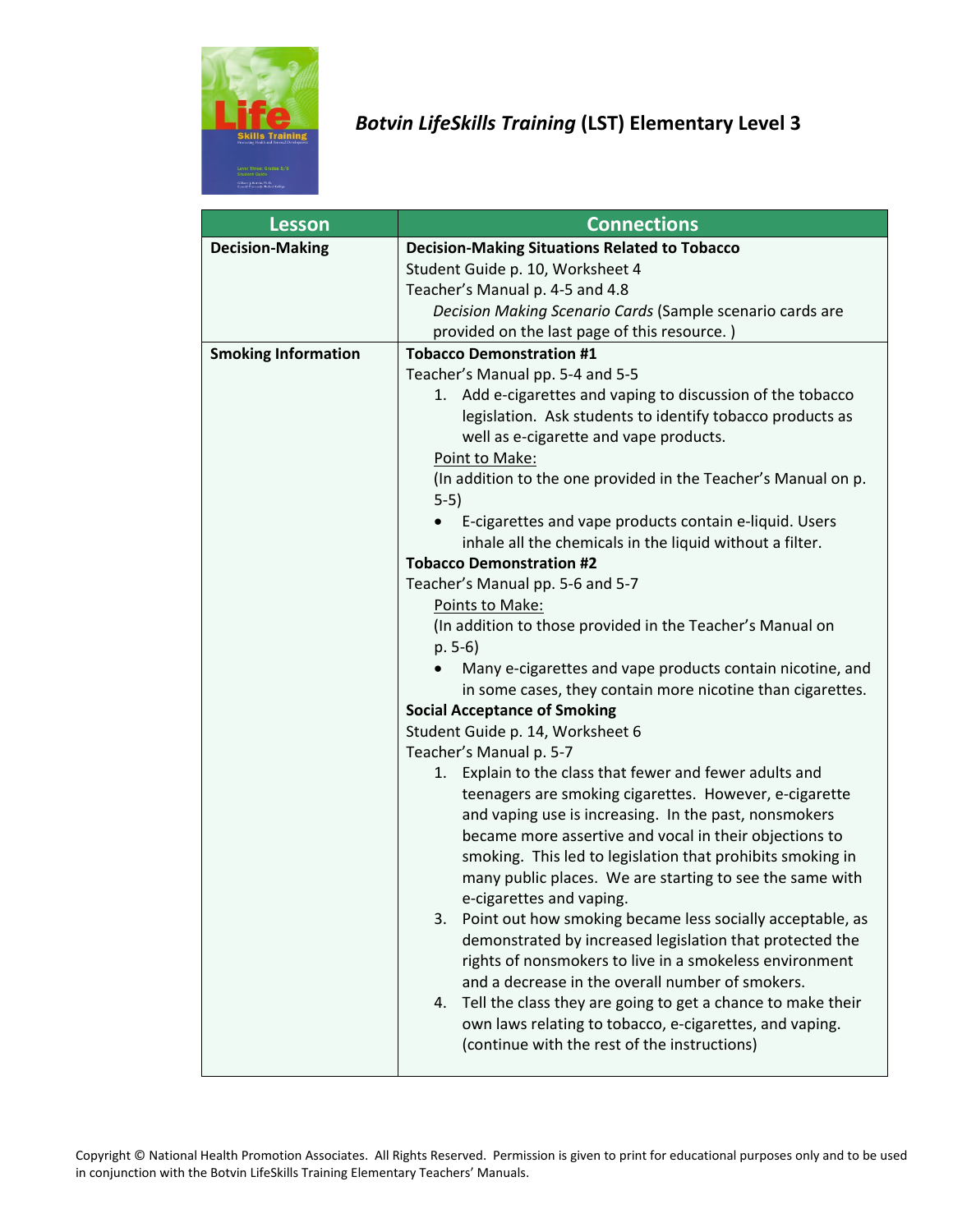| <b>Lesson</b>              | <b>Connections</b>                                                                                                                                                                                                                                                                                                                                                                                                                                                                                                                                                                                              |
|----------------------------|-----------------------------------------------------------------------------------------------------------------------------------------------------------------------------------------------------------------------------------------------------------------------------------------------------------------------------------------------------------------------------------------------------------------------------------------------------------------------------------------------------------------------------------------------------------------------------------------------------------------|
| <b>Smoking Information</b> | <b>Journal Topic</b><br>Student Guide p. 15, Worksheet 7<br>Define "tobacco" products as all smoking-related devices<br>$\bullet$<br>(cigarettes, e-cigarettes, and vaping products) as well as<br>chew, snuff, etc.<br><b>Summary</b>                                                                                                                                                                                                                                                                                                                                                                          |
|                            | Teacher's Manual p. 5-8<br>Fewer and fewer people are smoking than at any time in<br>last 50 years. Unfortunately, e-cigarette and vaping use is<br>increasing. With attitudes about e-cigarettes and vaping<br>product use becoming more negative, it is hoped that the<br>trend will continue.                                                                                                                                                                                                                                                                                                                |
| <b>Advertising</b>         | <b>Creating a Healthy Product</b><br>Student Guide p. 19<br>Teacher's Manual pp. 6-7 and 6-8<br>Show ads from credible sources to demonstrate the use of<br>advertising techniques to promote health and present<br>accurate facts about tobacco and vaping.<br>Organize an opportunity for students to present their<br>$\bullet$<br>campaigns to students in other grades, faculty, or parents<br>through presentations or displays.<br><b>INTERNET SEARCH TIP:</b> Search for high-resolution tobacco<br>ads, high-resolution e-cigarette ads, and/or high-resolution<br>vaping ads for the highest quality. |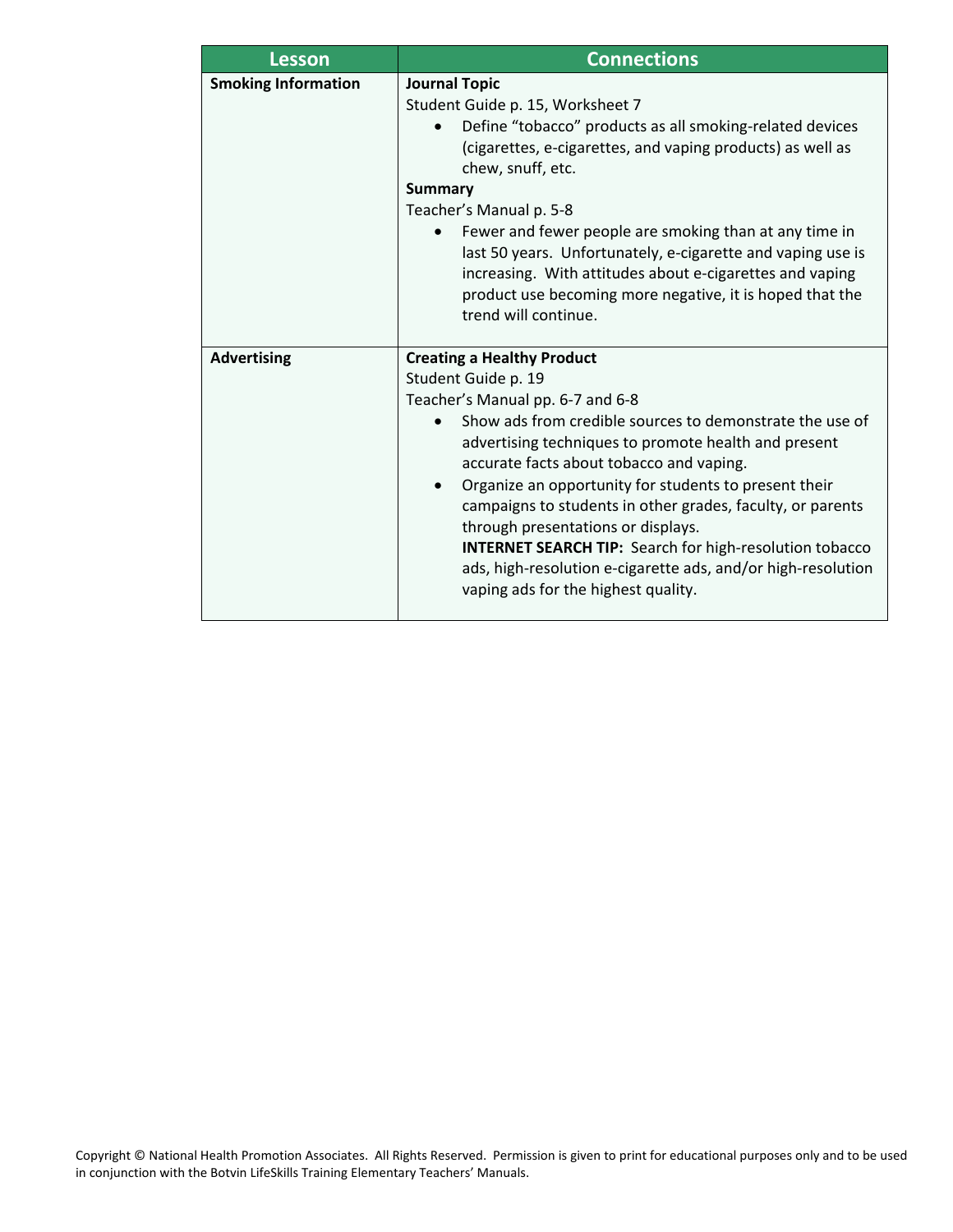# **Sample Decision-Making Practice Scenarios (Elementary Level 3)**

| 1.          | The captain of your baseball<br>team/softball team offers you some<br>chewing tobacco and tells you it will<br>make you look like a professional player.                                                                                                                                                                                                                 | 6. Your friend offers you a vape and tells<br>you that it is just cherry flavored and<br>doesn't have nicotine in it, so it isn't<br>harmful.                                                                                                                          |
|-------------|--------------------------------------------------------------------------------------------------------------------------------------------------------------------------------------------------------------------------------------------------------------------------------------------------------------------------------------------------------------------------|------------------------------------------------------------------------------------------------------------------------------------------------------------------------------------------------------------------------------------------------------------------------|
| <u>  2.</u> | You walk into the bathroom and two of<br>the "popular" students are vaping. They<br>ask you if you want to try it.                                                                                                                                                                                                                                                       | You are sitting in a restaurant and the<br>7.<br>person next to you and your family<br>starts vaping.                                                                                                                                                                  |
| 3.          | You are at a concert with friends and<br>you meet up with another group of<br>friends. The other group is smoking and<br>offers you a cigarette.                                                                                                                                                                                                                         | 8. While walking to school, you walk<br>behind the school building and find two<br>of your friends smoking e-cigarettes.<br>They offer you one.                                                                                                                        |
| I 4.        | You are in a car with your friend's family, $\parallel$ 9.<br>and their parents start smoking<br>cigarettes. It is winter so you cannot<br>open the windows. The smoke is making<br>you feel ill.                                                                                                                                                                        | Your friend vapes a lot and you are<br>worried that they will become addicted<br>to smoking and start smoking regular<br>cigarettes, which you know are very<br>dangerous.                                                                                             |
| 5.          | You are the president of a tobacco<br>company. Recently you have received<br>many letters complaining that it is your<br>fault their children have started smoking<br>e-cigarettes and vaping. They demand<br>that you stop advertising campaigns that<br>are appealing to young people. You may<br>lose your job if you do so, because the<br>company would lose money. | 10. You and a few kids are at a friend's<br>house. Their parents won't be home for<br>two hours. One of the kids takes out a<br>pack of cigarettes and offers them to<br>the group. You decline. The kid offers<br>you one again, saying, "Come on are<br>you scared?" |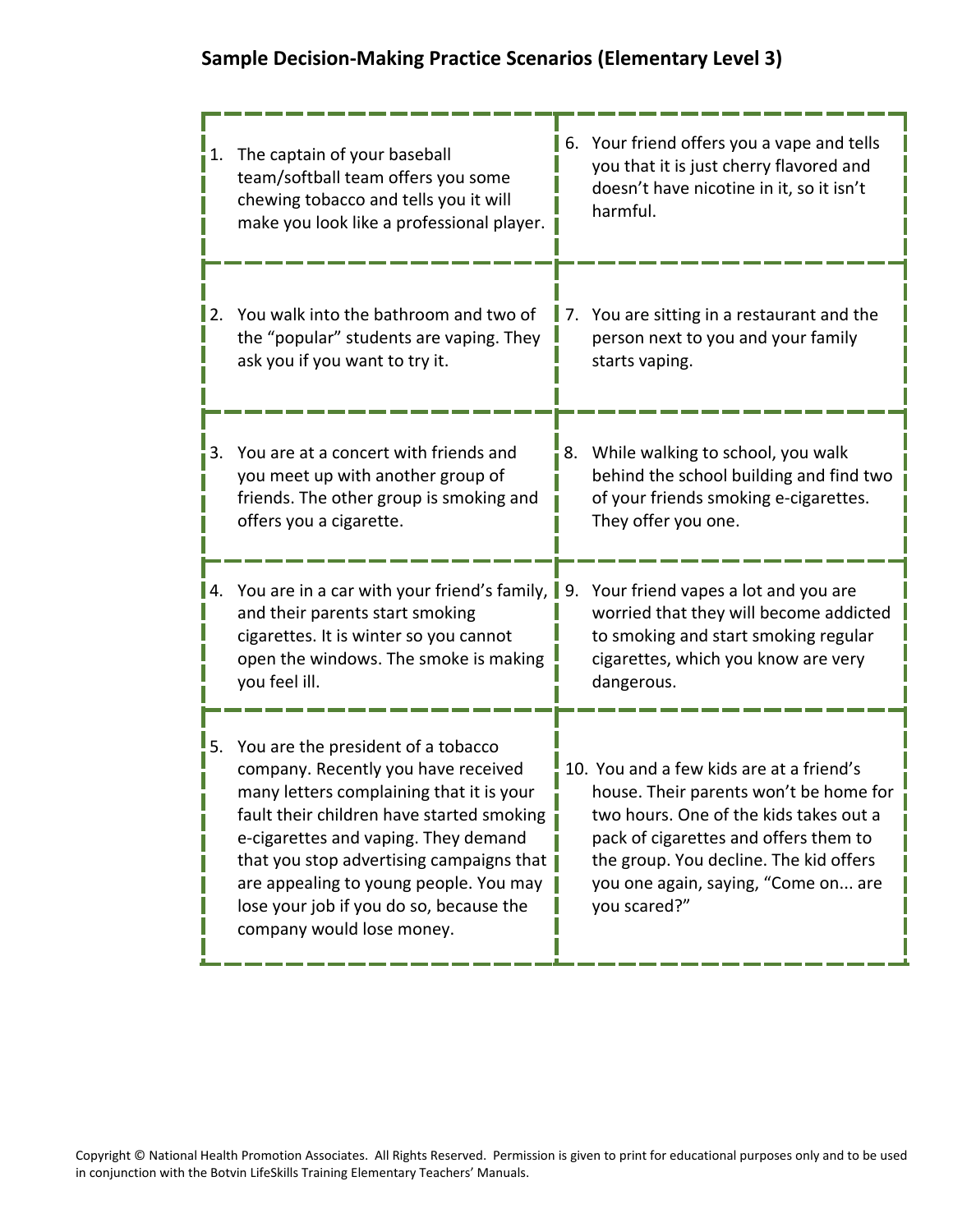

# *Botvin LifeSkills Training* **(LST) Middle School Level 1**

| <b>Lesson</b>            | <b>Connections</b>                                                                           |
|--------------------------|----------------------------------------------------------------------------------------------|
| <b>Making Decisions</b>  | <b>Decision Making Practice</b>                                                              |
|                          | Student Guide p. 19; Worksheet 5                                                             |
|                          | Teacher's Manual p. 2-4 to 2-5                                                               |
|                          | Substitute or add a scenario related to smoking, e-<br>$\bullet$                             |
|                          | cigarettes, or vaping.                                                                       |
| <b>Smoking Myths and</b> | <b>Introduction</b>                                                                          |
| <b>Realities</b>         | Reframe introduction to include vaping and e-cigarettes as                                   |
|                          | types of smoking that will be addressed in the unit.                                         |
|                          | Smoking Prevalence Teacher's Manual p. 3-2                                                   |
|                          | Include data on the percentage of teenagers who vape /<br>$\bullet$<br>use e-cigarettes      |
|                          | Include data on percentage of adults who vape / use e<br>$\bullet$<br>cigarettes             |
|                          | Pros and Cons of Tobacco Use Teacher's Manual p 3.3 - 3.4                                    |
|                          | Include vape and e-cigarettes in Pro and Con activity.<br>$\bullet$                          |
|                          | Revise Point to Make to include vaping and e-cigarettes<br>$\bullet$                         |
|                          | Cost of Smoking Teacher's Manual p. 3.4                                                      |
|                          | Note: Teacher will have to research the local cost of cigarettes, e-                         |
|                          | cigarettes and vape pods.                                                                    |
|                          | Have one group of students compute the cost of smoking                                       |
|                          | cigarettes and one group compute the cost of vaping.                                         |
|                          | Long Term Effects of Smoking Teacher's manual p. 3.5                                         |
|                          | Include facts about the known long-term effects of vaping<br>and e-cigarettes                |
|                          | Revise Points to Make to include risks associated with<br>vaping / e-cigarettes              |
|                          | Smoking and Your Body Teacher's Manual p. 3.5-3.6 / Student                                  |
|                          | Guide p. 25                                                                                  |
|                          | Include facts about the known short and long-term effects                                    |
|                          | of vaping and e-cigarettes on body systems as provided                                       |
|                          | elsewhere in this Botvin Health Connection™                                                  |
|                          | Revise Points to Make to include risks associated with<br>$\bullet$<br>vaping / e-cigarettes |
|                          |                                                                                              |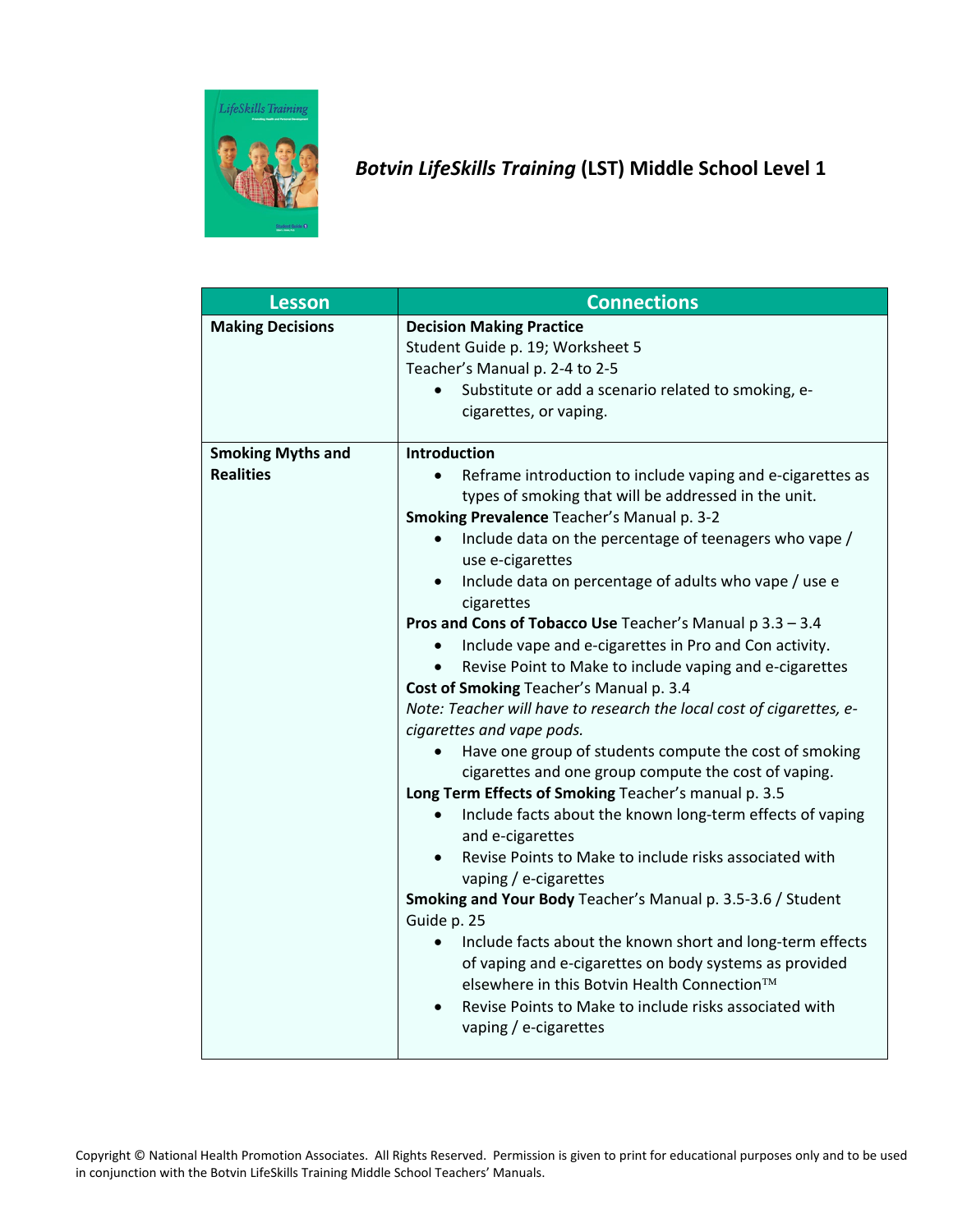| <b>Lesson</b>                                | <b>Connections</b>                                                                                                                                                                                                                                                                                                                                                                                                                                                                                                                                                                                                                                                                      |
|----------------------------------------------|-----------------------------------------------------------------------------------------------------------------------------------------------------------------------------------------------------------------------------------------------------------------------------------------------------------------------------------------------------------------------------------------------------------------------------------------------------------------------------------------------------------------------------------------------------------------------------------------------------------------------------------------------------------------------------------------|
| <b>Smoking Myths and</b><br><b>Realities</b> | Process of Becoming a Smoker Teacher's Manual p 3.6 - 3.7<br>Add vaping and e-cigarettes to each step<br>Social Acceptance of Smoking Teacher's Manual p. 3.7<br>Include vaping / e-cigarettes as nicotine-based products for<br>which there are restrictions on where they can be used.<br>My Reasons for Not Smoking Teacher's Manual p. 3.8, Student<br>Guide Worksheet 8 p. 27<br>Include reasons for not vaping or using e-cigarettes.<br><b>Summary</b><br>Reference vaping / e-cigarette use in each summary point.                                                                                                                                                              |
| <b>Smoking and</b><br><b>Biofeedback</b>     | Introduction Teacher's Manual p. 4.2<br>Include immediate physiological effects of vaping or<br>e-cigarette use.<br><b>Immediate Effects of Cigarette Smoking</b><br>Teacher's Manual p. 4.2 - 4.5<br>Identify that nicotine is the active ingredient in both<br>cigarettes and vape / e-cigarettes, having the same<br>immediate, stimulant effects on the cardio vascular and<br>central nervous systems.<br>Summary Teacher's Manual p. 4-11<br>Refence vape / e-cigarettes as having chemical compounds,<br>similar to cigarettes, that have immediate, stimulant effects<br>on heart rate and nervous system.<br>Vape and e-cigarettes also tend to make a person more<br>nervous. |
| <b>Advertising</b>                           | Analyzing Cigarette and Alcohol Ads Teacher's Manual p. 7.6 - 7.8<br>Include examples of vape / e-cigarette ads for students to<br>use for their advertisement analysis.<br><b>INTERNET SEARCH TIP:</b> Search for high-resolution tobacco<br>ads; high-resolution e-cigarette ads, and/or high-resolution<br>vaping ads for the highest quality.                                                                                                                                                                                                                                                                                                                                       |
| <b>Assertiveness</b>                         | Demonstrating and Practicing Drug Refusal Skills Teacher's Manual<br>p. 14.11<br>Include scenarios requiring the application of verbal & non-<br>$\bullet$<br>verbal assertiveness, and peer resistance techniques to<br>vape / e-cigarette use.<br><b>Developing Action Plans</b><br>Teacher's Manual p. 14.11 -14.12<br>Student Guide Worksheet 24, p. 82<br>Include a vape / e-cigarette scenario.<br>Appendix 1: Scripted Practice Teacher's Manual p. 14.3<br>Revise scenarios to include offers to vape / use e-cigarettes.                                                                                                                                                       |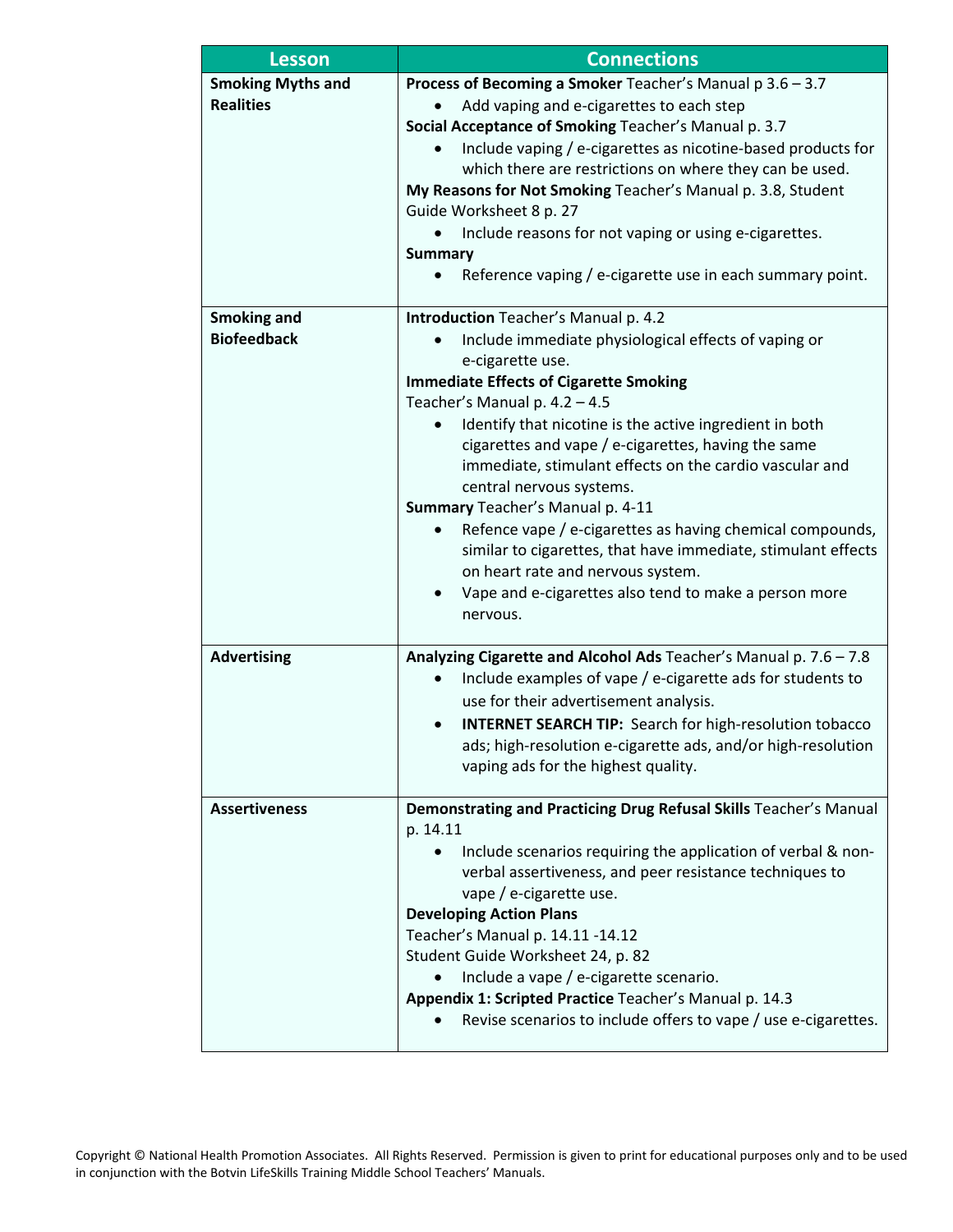

# *Botvin LifeSkills Training* **(LST) Middle School Level 2**

| <b>Lesson</b>                  | <b>Connections</b>                                                                                                                                                                                                                                                                                                                                                                              |
|--------------------------------|-------------------------------------------------------------------------------------------------------------------------------------------------------------------------------------------------------------------------------------------------------------------------------------------------------------------------------------------------------------------------------------------------|
| <b>Drug Abuse and Violence</b> | <b>What is Drug Abuse?</b><br>Teacher's Manual p. 1.3<br>Add vape / e-cigarettes to Nicotine in Several Common<br>Drugs of Abuse<br><b>Immediate Effects of Smoking Cigarettes.</b><br>Teacher's Manual pp. $1.9 - 1.10$<br>Remind students that vape / e-cigarettes is a form of<br>$\bullet$<br>smoking, containing nicotine and having the same<br>immediate effects as smoking cigarettes.  |
| <b>Media Influences</b>        | <b>Cigarette and Alcohol Media Ads</b><br>Teacher's Manual pp. 3.5 - 3.6<br>Student Guide Worksheet 6, p. 24<br>Include appropriate ads for vape/e-cigarettes to use for their<br>$\bullet$<br>advertisement analysis.<br><b>INTERNET SEARCH TIP:</b> Search for high-resolution tobacco<br>ads; high-resolution e-cigarette ads, and/or high-resolution<br>vaping ads for the highest quality. |
| <b>Assertiveness</b>           | <b>Techniques for Using Verbal Assertive Skills</b><br>Teacher's Manual p. 8.4 - 8.9<br>Include vaping / e-cigarette skill practice scenarios.                                                                                                                                                                                                                                                  |
| <b>Resisting Peer Pressure</b> | Saying "No" to Offers to Smoke, Drink, or Use Drugs<br>Teacher's Manual p. 10.5<br>Include the pressure to use of vape / e-cigarettes.<br><b>Group Practice (Exercise 1 &amp; 2)</b><br>Teacher's Manual p. 10.7 - 10.8 & Appendix 1<br>Revise and / or add scenarios to include pressure to vape /<br>use e-cigarettes.                                                                        |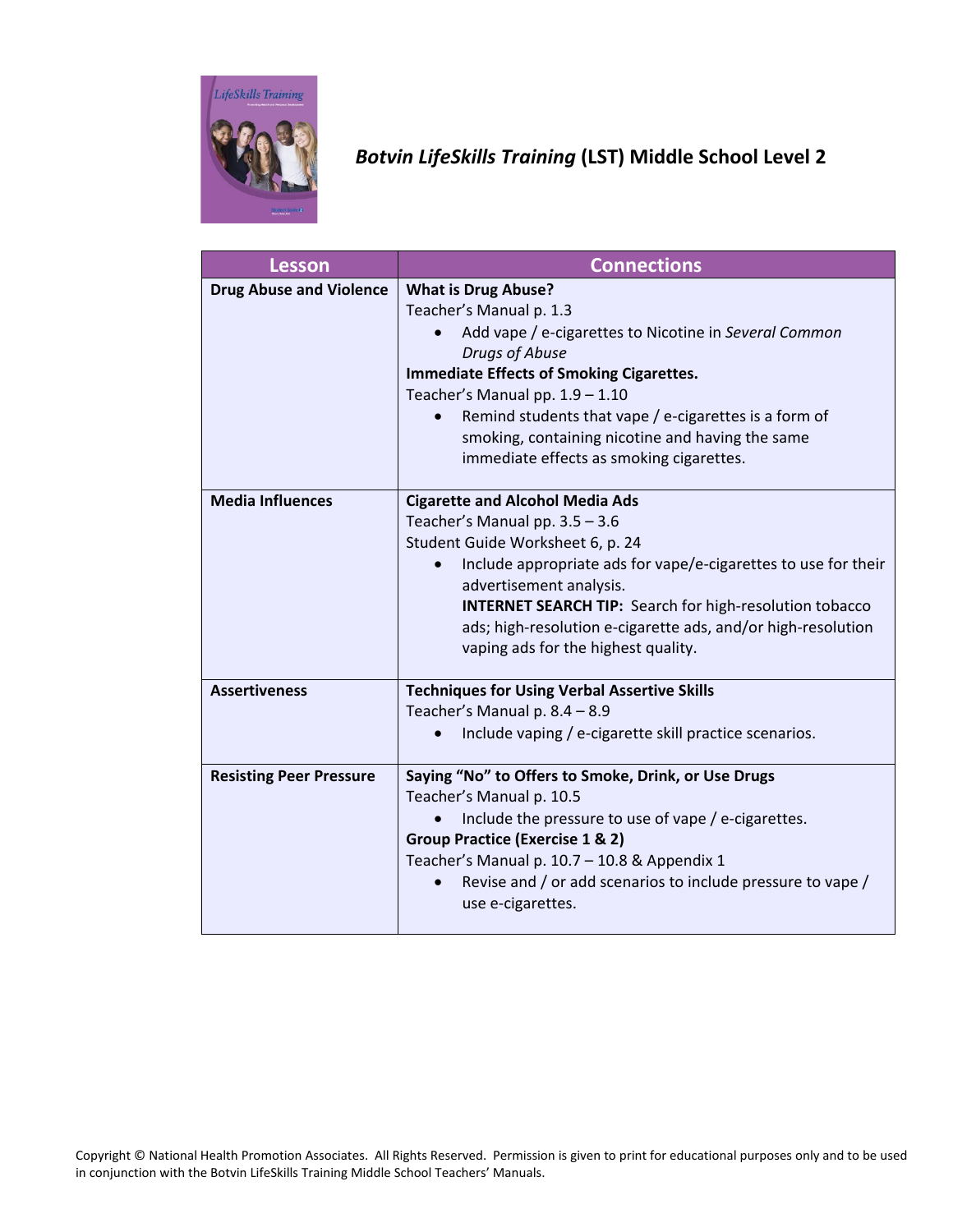

# *Botvin LifeSkills Training* **(LST) Middle School Level 3**

| <b>Lesson</b>                                   | <b>Connections</b>                                                                                                                                                                                                                                                                                                                                                                                                                                                                                                                                                       |
|-------------------------------------------------|--------------------------------------------------------------------------------------------------------------------------------------------------------------------------------------------------------------------------------------------------------------------------------------------------------------------------------------------------------------------------------------------------------------------------------------------------------------------------------------------------------------------------------------------------------------------------|
| <b>Drug Abuse: Causes and</b><br><b>Effects</b> | <b>Drug Abuse Risk</b><br>Teacher's Manual p. 1.6<br>Student Guide Worksheet 2, p. 11<br>Add the following to the risk assessment<br>Add: Vaping just flavoring is not bad for our health.<br>$\circ$                                                                                                                                                                                                                                                                                                                                                                    |
| <b>Making Decisions</b>                         | <b>Decision-Making Practice</b><br>Teacher's Manual p. 2.4; Appendix 1, pp. 2.6 - 2.7<br>Student Guide Worksheet 4, p. 16<br>Add $1 - 2$ vape or e-cigarette scenarios                                                                                                                                                                                                                                                                                                                                                                                                   |
| <b>Media Influences</b>                         | <b>Media Influences to Use Drugs</b><br>Teacher's Manual pp. 3.4-3.5<br>Student Guide Worksheet 5, p. 20<br>Include social media as one of the sources of influence<br><b>Resisting Media Influences to Use Drugs</b><br>Teacher's Manual pp. 3.5 - 3.6<br>Student Guide Worksheet 6, p.21<br>Ask students to at least one resistance response that<br>includes e-cigarettes or vaping.                                                                                                                                                                                  |
| <b>Assertiveness</b>                            | <b>Refusal Skills</b><br>Teacher's Manual p. 7.3<br>Student Guide Worksheet 13, pp. 40 - 41<br>Worksheet 15, p. 45<br>Steer discussion so at least one situation includes<br>e-cigarettes or vaping<br><b>Making Requests of Asserting Rights</b><br>Teacher's Manual p. 7.4 - 7.5<br>Worksheet 14, p. 44<br>Steer discussion so at least one situation includes<br>e-cigarettes or vaping<br><b>Expressing Their Feelings</b><br>Teacher's Manual pp. 7.5 - 7.6<br>Worksheet 15, p. 45<br>Steer discussion so at least one situation includes<br>e-cigarettes or vaping |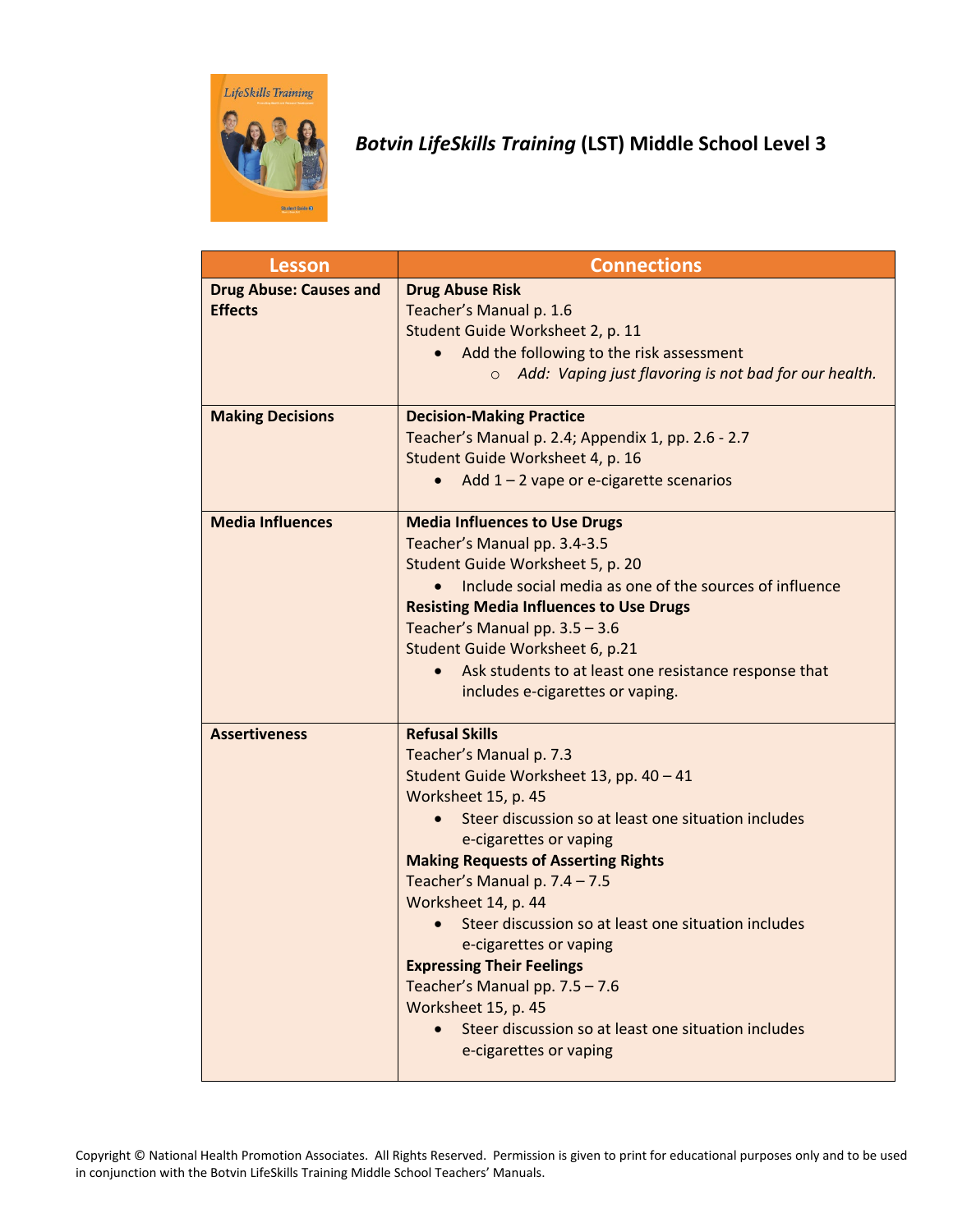| <b>Lesson</b>                  | <b>Connections</b>                                                        |
|--------------------------------|---------------------------------------------------------------------------|
| <b>Resisting Peer Pressure</b> | <b>Practicing Resisting Peer Pressure</b>                                 |
|                                | Teacher's Manual p. 9.4                                                   |
|                                | Student Guide Worksheet 20, p. 54                                         |
|                                | Include $1 - 2$ situations involving e-cigarettes or vaping.<br>$\bullet$ |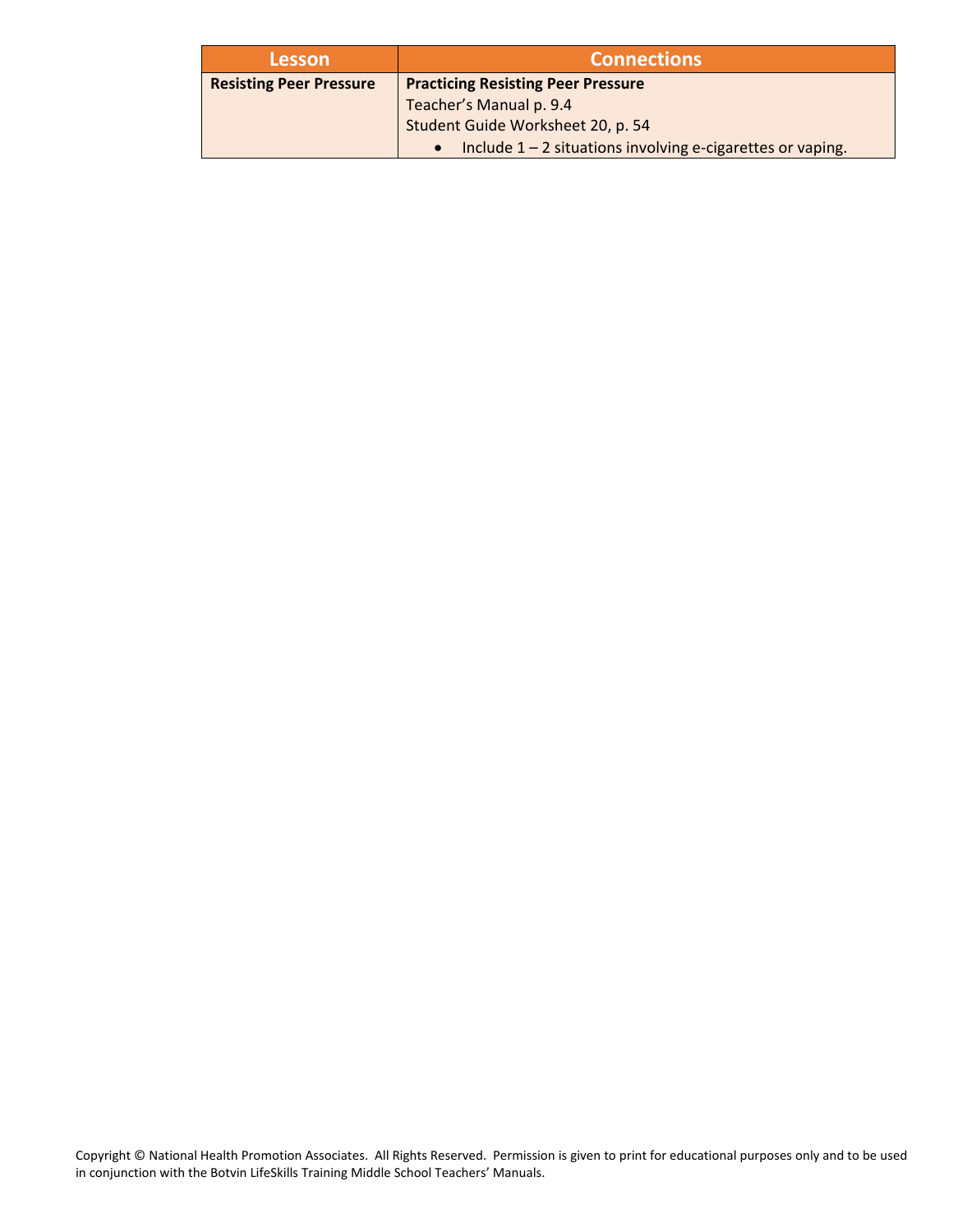

# *Botvin LifeSkills Training* **(LST) High School**

| Lesson                     | <b>Connections</b>                                                  |
|----------------------------|---------------------------------------------------------------------|
| <b>Decision Making for</b> | Do It Now; Activity C: Prop Yourself Up                             |
| <b>Health</b>              | Teacher's Manual p. 2.6                                             |
|                            | Student Guide p. 12                                                 |
|                            | Include $1 - 2$ situations involving e-cigarettes or vaping.        |
| <b>Risk Taking and</b>     | Do It Now; Activity C: Risky, Riskier, Riskiest                     |
| <b>Substance Abuse</b>     | Teacher's Manual pp. $3.5 - 3.7$                                    |
|                            | Student Guide p. 19                                                 |
|                            | Add "vape just flavors" as a Medium Risk.<br>$\bullet$              |
|                            | (NOTE: Presumably students will say don't vape (low risk) or        |
|                            | vape with nicotine (high risk) or some other variation.             |
|                            |                                                                     |
| The Media and Health       | Think About It; Activity A: Popular Media                           |
|                            | Teacher's Manual p. $4.2 - 4.3$                                     |
|                            | Student Guide p. 24                                                 |
|                            | Internet can include Social Media                                   |
|                            | (Social Media marketing is a popular tactic used by many            |
|                            | e-cigarette and vape companies).                                    |
|                            | Lesson 2: Activity D: Talking Back to the Media                     |
|                            | Teacher's Manual pp. $4.7 - 4.9$                                    |
|                            | Student Guide p. 28                                                 |
|                            | Note: The worksheet in the Student Guide p.28 includes<br>$\bullet$ |
|                            | cigarettes/vaping. Please make this notation in your copy of        |
|                            | the Teacher's Manual.                                               |
|                            |                                                                     |